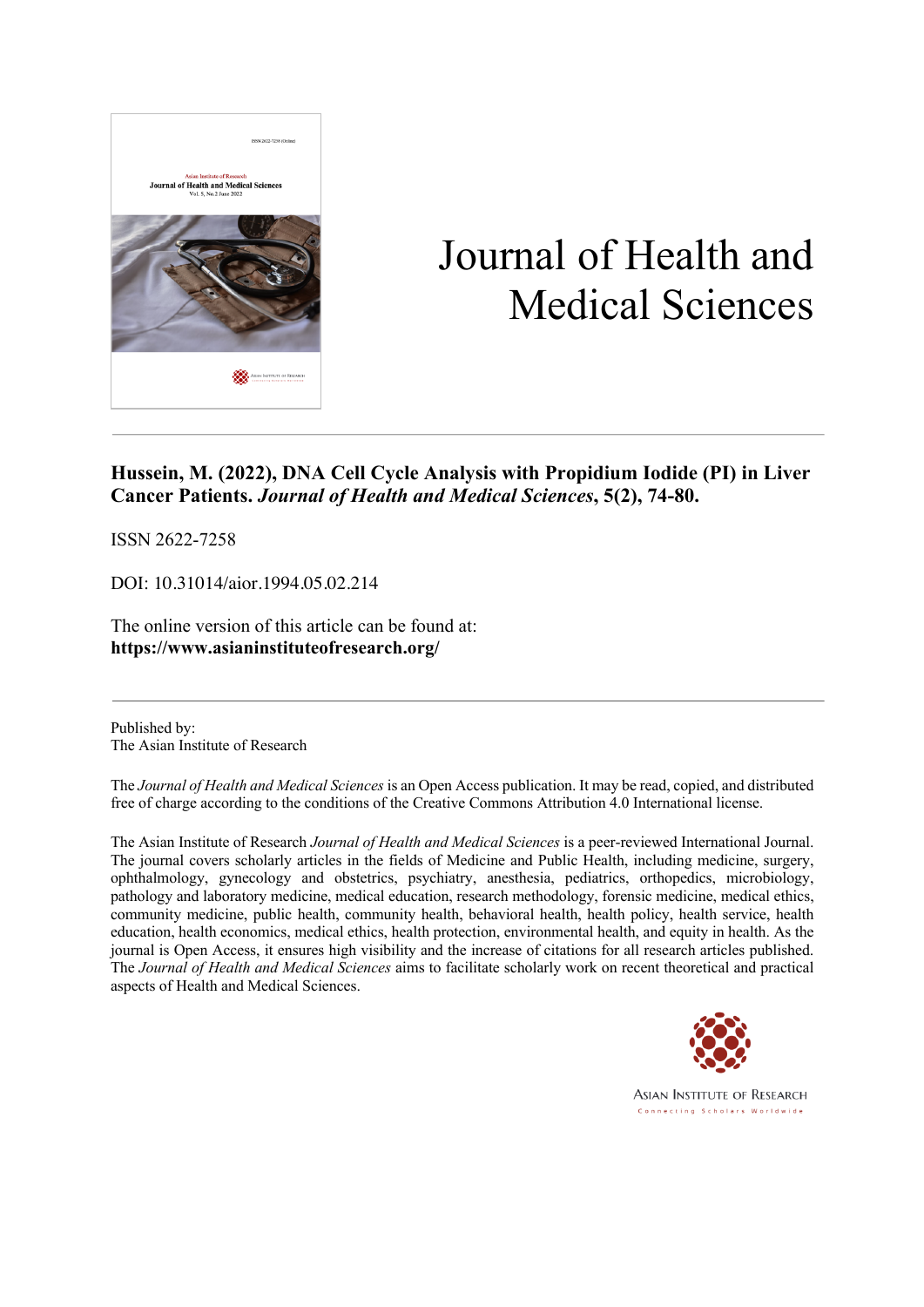

# DNA Cell Cycle Analysis with Propidium Iodide (PI)

### in Liver Cancer Patients

Mohamed Hussein<sup>1</sup>

1 Biochemistry, Dubai Medial College, Dubai, United Arab Emirates

Correspondence: Mohamed Hussein, Biochemistry, Dubai Medial College, Dubai, United Arab Emirates. E-mail: Dr.m.hussin@dmcg.edu

#### **Abstract**

Hepatocellular Carcinoma (HCC) ranks as the fifth most common cancer and, with over 600,000 deaths per annum, it constitutes a major global health problem. The main aetiologies of chronic liver injury are chronic hepatitis C virus (HCV) and hepatitis B virus (HBV) infections, alcohol abuse and, as a result of metabolic syndrome reaching epidemic proportions, an increasing prevalence of non-alcoholic steatohepatitis (NASH). Biomarkers are being developed as alternatives to liver biopsy for predicting liver fibrosis in patients with chronic hepatitis C. The aim of this study was to investigate DNA Cell cycle in HCC, Fibrosis patients and compare with healthy control group. They were classified into three different groups 51 individuals diagnosed Fibrosis patients, 30 Hepatocellular Carcinoma patients and 40 healthy Control individuals with no liver diseases. Tumor Markers including CEA and AFP were estimated using ELISA method, DNA cell cycle was assessed using Flow Cytometry. Results showing sub G1 was increased significantly in both HCC and Fibrosis patients with values  $9.55 \pm 4.72$  and  $17.7 \pm 5.9$ ; respectively comparing with Healthy control group  $5.7 \pm 3.36$  (p<0.005). On the other hand, G0/G1 was decreased significantly in both HCC and Fibrosis patients with values  $62.2 \pm 10.02$  and  $53.4 \pm 11.1$ , respectively while in Healthy control. In addition, AFP and CEA were increased in both HCC and Fibrosis patients comparing with Control. Conclusion based on this study DNA cell cycle could help in assessment of Liver damage especially HCC.

**Keywords:** Hepatocellular Carcinoma, HCV, NASH

#### **1. Introduction**

Liver diseases affect the normal functions of the liver causing decrease in its performance. Abnormalities in the liver functions, however, are usually not apparent in most individuals with chronic liver disease until the disease is rather advanced. Liver diseases could be classified into infectious (e.g., viral hepatitis), toxic (e.g., alcoholrelated diseases), genetic (e.g., hemochromatosis), immune (e.g., autoimmune hepatitis primary biliary cirrhosis), and neoplastic (e.g., hepatocellular carcinoma) Dufour et al. (2000). Hepatitis is inflammation of the liver. Viral infection is responsible for around half of all cases of acute hepatitis. The term is generally used to refer to the diseases caused by viruses including the diseases hepatitis A–E, and disease due to cytomegalovirus, Epstein-Barr virus, adenovirus, rarely herpes simplex virus and others Akiba et al. (2005). Only hepatitis B virus and hepatitis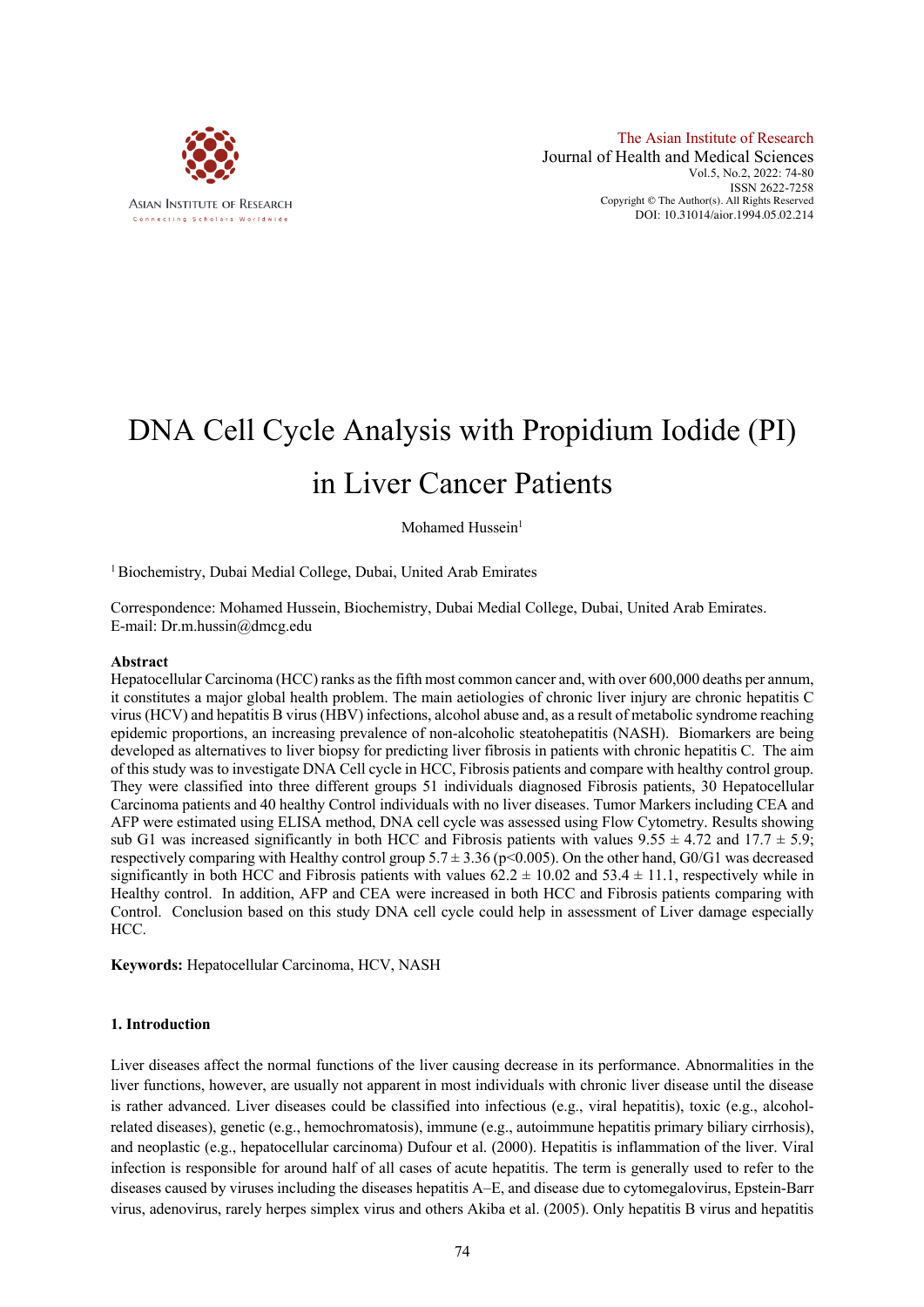C virus are able to persist in the host and cause chronic hepatitis Herzer et al. (2007). Hepatitis C virus is also a major public health problem Michielsen et al. (2005). Chronic hepatitis is defined as ongoing hepatic necrosis and inflammation of the liver, often accompanied by fibrosis. Chronic hepatic injury may progress to cirrhosis (15-20 % in the case of chronic hepatitis C virus) and predisposes to hepatocellular carcinoma. Most commonly, it is the result of chronic viral infection. Chronic hepatic injury is a relatively common disorder with minimal symptoms but long-term risk of significant morbidity and mortality Michalopoulos et al. (2010). Hepatocellular carcinoma (HCC) is a primary malignancy of the liver and occurs predominantly in patients with underlying chronic liver disease and cirrhosis. The cell(s) of origin are believed to be the hepatic stem cells, although this remains the subject of investigation. Tumors progress with local expansion, intrahepatic spread, and distant metastases Hashimoto et al. (2004).

The cell cycle itself consists of an ordered set of events, ultimately resulting in cell growth and division to produce daughter cells. The eukaryotic cell cycle can generally be divided into four stages known as G1, S, G2 and M. G1 also known, as gap-phase 1 is the period during which cells prepare for the process of DNA replication. S-phase is defined as the stage in which DNA synthesis occurs. G2 is the second gap-phase during which the cell prepares for the process of division and M stands for mitosis, the phase in which the replicated chromosomes are segregated into separate nuclei and cytokinesis occurs to form two daughter cells. In addition to G1, S, G2, and M, the term G0 is used to describe cells that have exited the cell cycle and become quiescent (Johnson and Walker 1999). The liver is exposed to insults from external factors that can induce hepatocyte cell death and liver mass loss, triggering liver regeneration. During this process, which depends on reactivation of transcriptional program leading to exit from quiescence and to enter into the cell cycle of (mostly) hepatocytes, the liver maintains all its metabolic functions Sumpter et al. (2005)

#### **2. Subjects and Methods**

This study Carried on 121 individuals they were classified into three different groups: Group (I): 51 individuals diagnosed Fibrosis patients they were, 42 males and 9 females, their age ranged from 43-87 year with a mean of 59.9±10.1 year. Group (II): 30 Hepatocellular Carcinoma patients, 23 males and 7 females, and their age ranged from 43-74 year with a mean of 57±8.81 year. Group (III): 40 healthy Control individuals with no liver diseases 28 males and 12 females, and their age ranged from 20-51 year with a mean of 30.8±7.57 year. Patients with clinically and laboratory confirmed chronic hepatitis C (CHC) were included in the present study; other causes of chronic liver disease were ruled out. They were recruited from Gastroenterology Surgical Center, Mansoura University, Egypt, that approved the present study. An informed consent was obtained from each individual participated in the present study and all were fully informed concerning the nature of the disease and the diagnostic procedures involved. No patient had received interferon treatment before liver biopsy and blood collection. Patients with reduced production of platelets other than hepatic infection with HCV such as infection of typhoid, deficiency of vitamin B12 and leukemia were excluded from the study.

The HCV infection classification of the three groups was diagnosed based on biochemical, serologic, and histological criteria. None of the patients had history of habitual alcohol consumption or hepatocellular carcinoma. Moreover, all individuals were positive for anti-HCV antibody and were negative for hepatitis A and B viruses testing. All patients were negative test for anti-HIV antibodies. In addition to 40 samples were obtained from healthy individuals. Blood samples were collected from all patients by vein-puncture within 2 weeks of liver biopsy and a part of the blood was treated immediately with EDTA-K2. Routine blood pictures including platelet counting were determined by KX-21 Sysmex automated hematology analyzer (Sysmex Corporation, Japan). Sera were separated from the rest of blood samples and tested fresh for liver function indexes.

Sera were processed for the biochemical analysis of Albumin, Bilirubin, Aspartate aminotransferase (AST) and Alanine aminotransferase (ALT) according to the manufacture instructions. All serum samples were obtained with informed consent. The AST-ALT ratio was calculated as [AST/ ALT].

Aspartate Platelet Ratio Index (APRI): was calculated according to Wai et al. (2003) as the following equation: (AST [IU/L] / upper limit of normal AST [IU/L])  $\times$  100 / platelet count [109/L].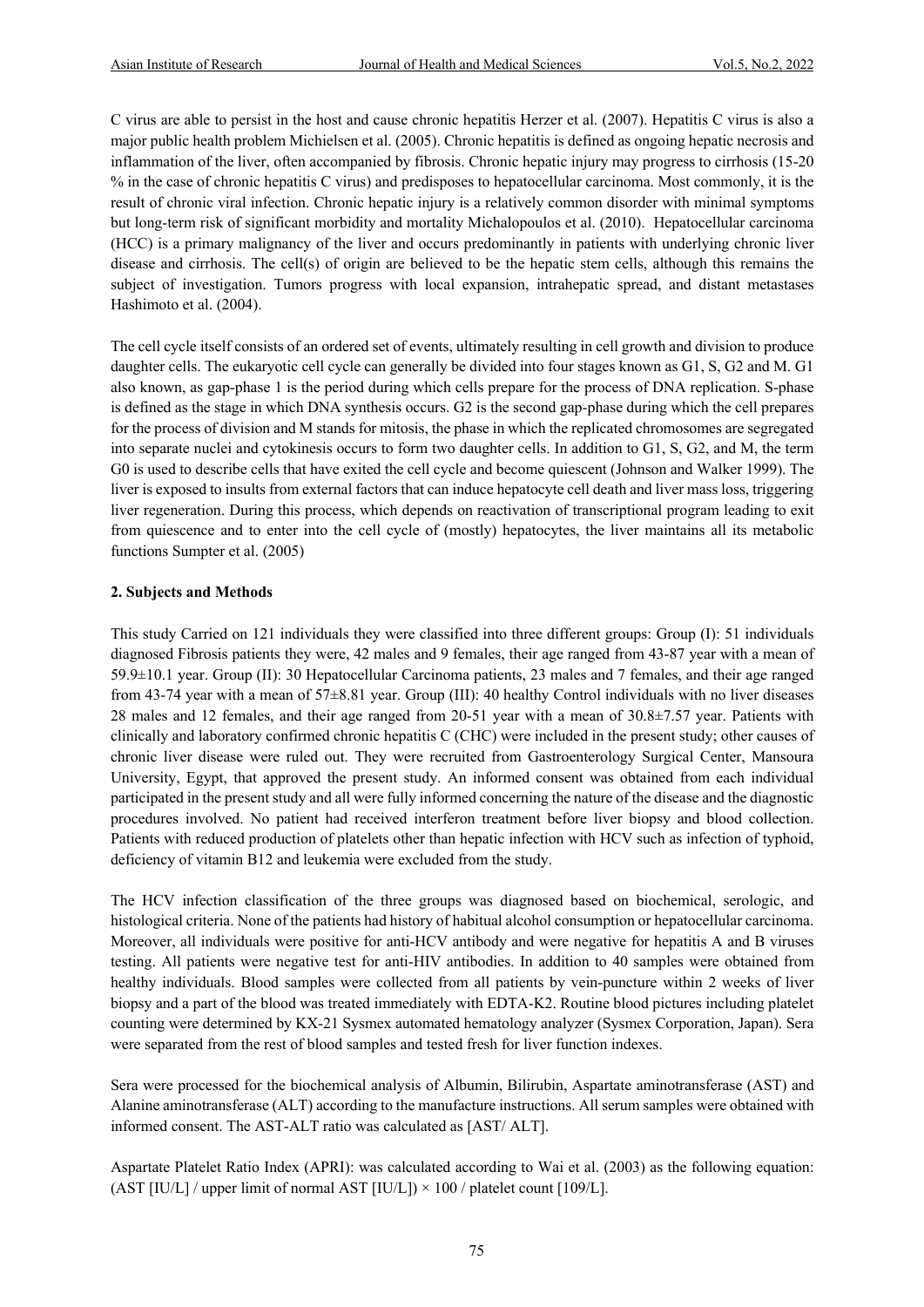Fibrosis-4 index (FIB-4): was calculated according to Sterling et al. (2006) as the following equation: AST [IU/L]  $\times$  age [years]/ platelet count [109/L]  $\times$  ALT [IU/L] 1/2

Estimation of Alpha Fetoprotein (AFP): AFP was estimated according to method of Silver et al. (1973). Based on the principle of a solid phase enzyme-linked immunosorbent assay. The assay system utilizes a rabbit anti-AFP antibody directed against intact AFP for solid phase immobilization (on the microtiter wells).

Quantitative Determination of Carcinoembryonic Antigen (CEA): CEA was estimated according to method of Hansen et al. (1989). The CEA Quantitative Test Kit is based on a solid phase enzyme-linked immunosorbent assay. The assay system utilizes one monoclonal anti-CEA antibody for solid phase (microtiter wells) immobilization and another mouse monoclonal anti-CEA antibody in the antibody-enzyme (horseradish peroxidase) conjugate solution.

Flow Cytometry Technique for Evaluation of DNA Cell Cycle. Peripheral Blood Mononuclear Cell (PBMC) Isolation and Red Cell Lysis Procedures: PBMC isolation: Human PBMC are isolated using a density gradient technique. The two most commonly used density gradient solutions are Ficoll-Paque PLUS (Sigma-Aldrich, St. Louis, MO, United States). DNA Cell Cycle Analysis with Propidium Iodide (PI): Propidium Iodide: The most commonly used dye for DNA content/cell cycle analysis is (PI). It can be used to stain whole cells or isolated nuclei. The flow cytometer must be equipped with an argon laser with an optimal emission of 488 nm. Primary emission of propidium iodide is between 580 and 650 nm Vindelov et al. (1983). key phases of the cell cycle may be defined: G0/G1 = Phase in which the cell is resting or preparing for mitosis. S-Phase = Phase between G0/G1 and G2/M when the cell is in the process of DNA synthesis. G2/M = Phase in which the DNA content of the cell is twice the amount of the DNA content of the cell in the resting phase.

#### *Statistics*

A computer software package SPSS was used in the analysis. For quantitative variables, mean and median, standard deviation. Frequency. ANOVA test was used for comparing between different groups.

#### **3. Results**

| <b>Clinical Parameters</b> |                  |                  |                        |               |
|----------------------------|------------------|------------------|------------------------|---------------|
| $Mean \pm Sd$              | <b>Fibrosis</b>  | <b>HCC</b>       | <b>Healthy Control</b> | P-value       |
| $ALT$ (U/ml)               | $59.9 \pm 36.7$  | $56.3 \pm 35.7$  | $12.15 \pm 2.6$        | P < 0.005     |
| AST (U/ml)                 | $73.2 \pm 35.6$  | $70.1 \pm 28.3$  | $12.4 \pm 2.7$         | P<0.005       |
| Bilirubin (mg/dl)          | $4.1 \pm 6.3$    | $7.4 \pm 11.0$   | $0.3 \pm 0.18$         | $P \le 0.005$ |
| Platelets $(\times 10^9)$  | $200.8 \pm 47.9$ | $153.8 \pm 54.5$ | $289.3 \pm 16.6$       | $P = 0.000$   |
| <b>AST/ALT Score</b>       | $1.4 \pm 0.7$    | $1.5 \pm 0.58$   | $1.07 \pm 0.37$        | P<0.005       |
| APRI Score                 | $1.3 \pm 1.3$    | $0.98 \pm 0.61$  | $0.1 \pm 0.2$          | P<0.005       |
| FIB-4 Score                | $4.2 \pm 3.6$    | $3.7 \pm 2.3$    | $0.38 \pm 0.13$        | P<0.005       |
| Albumin $(g/dl)$           | $3.2 \pm 0.15$   | $2.91 \pm 0.25$  | $4.3 \pm 0.43$         | P<0.005       |

Table 1: Clinical Parameters in all groups

P > 0.05 is considered not significant. P < 0.05 considered significant < 0.001 considered very significant. P < 0.0001 is considered extremely significant

| Table 2: Tumor Markers Parameters in all groups |  |
|-------------------------------------------------|--|
|-------------------------------------------------|--|

| <b>Tumor Markers Parameters</b>                        | <b>Fibrosis</b>  | <b>HCC</b>      | <b>Healthy Control</b> | P-value   |
|--------------------------------------------------------|------------------|-----------------|------------------------|-----------|
| Alpha FetoProtein (ng/ml) Mean $\pm$ SD                | $25.08 \pm 22.2$ | $423.3 \pm 4.7$ | $1.68 \pm 0.74$        | P < 0.001 |
| Carcinoembryonic Antigen ( $\mu$ g/l) Mean $\pm$<br>SD | 2.64 $\pm$ 0.66  | $3.61 \pm 0.6$  | $1.26 \pm 0.13$        | P < 0.005 |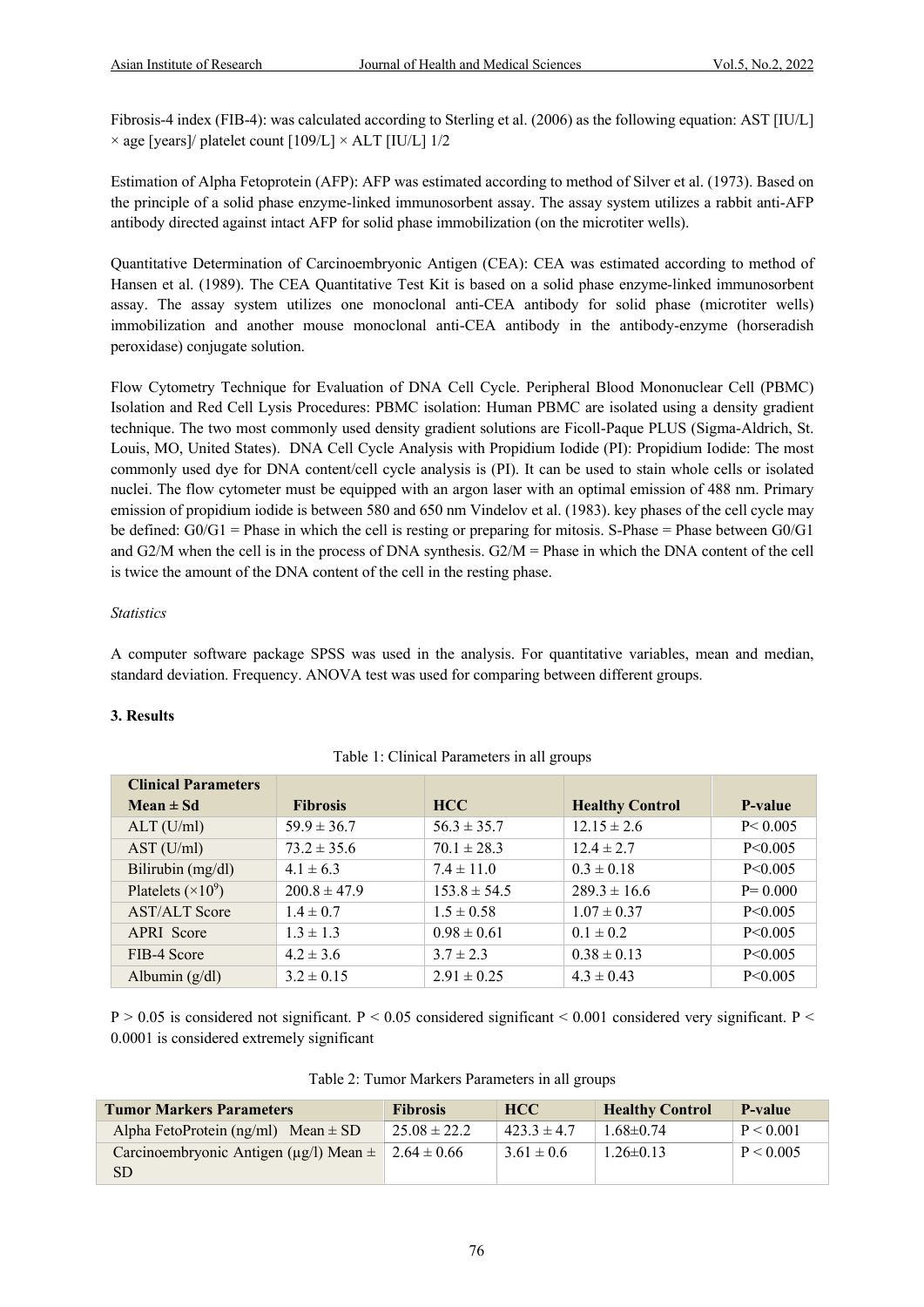P > 0.05 is considered not significant. P < 0.05 considered significant < 0.001 considered very significant. P < 0.0001 is considered extremely significant

| $14010$ $31.011$ $12.010$ $10.010$ $10.010$ $10.000$ |                 |                  |                        |               |  |  |  |
|------------------------------------------------------|-----------------|------------------|------------------------|---------------|--|--|--|
| <b>DNA Cell Cycle</b>                                | <b>Fibrosis</b> | <b>HCC</b>       | <b>Healthy Control</b> | P-value       |  |  |  |
| Sub G1 phase                                         | $17.7 \pm 5.9$  | $9.55 \pm 4.72$  | $5.7 \pm 3.36$         | $P = 0.000$   |  |  |  |
| $G0/G1$ phase                                        | $53.4 \pm 11.1$ | $62.2 \pm 10.02$ | $88.8 \pm 3.32$        | P < 0.001     |  |  |  |
| $S$ – phase                                          | $9.75 \pm 3.34$ | $15.8 \pm 7.6$   | $3.0 \pm 0.27$         | P < 0.005     |  |  |  |
| G2/M phase                                           | $18.3 \pm 11.3$ | $10.2 \pm 7.23$  | $2.4 \pm 0.81$         | $P \le 0.005$ |  |  |  |

Table 3: DNA Cell Cycle in all groups

P > 0.05 is considered not significant. P < 0.05 considered significant < 0.001 considered very significant. P < 0.0001 is considered extremely significant



Figure 1: Flow Cytometry of DNA cell cycle using PI



Figure 2: DNA Cell cycle in all groups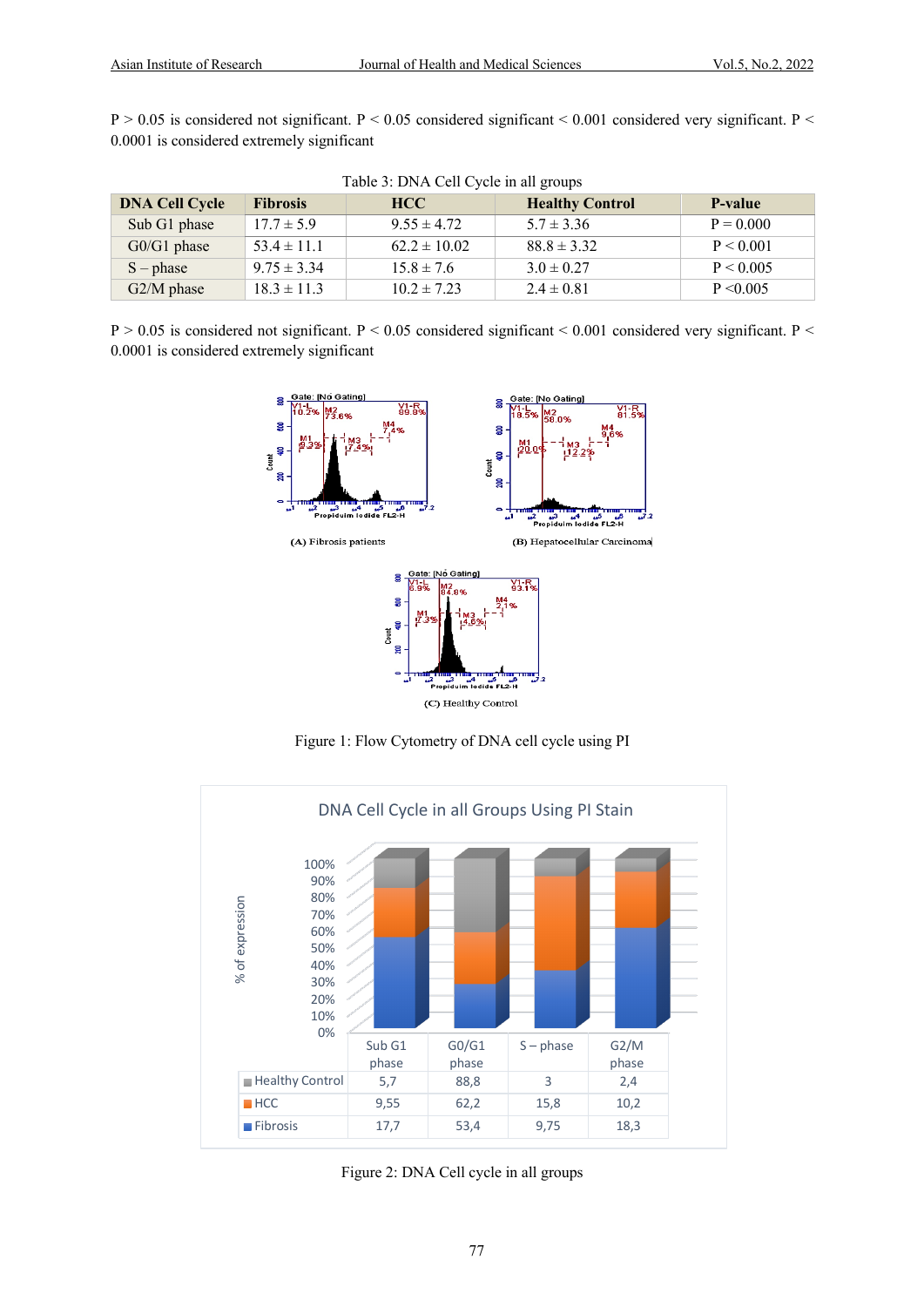#### **4. Discussion**

Egypt is the highest HCV prevalence country in the world; in 2008, the Egyptian Demographic Health Survey (EDHS), which was conducted on a large nationally representative sample, estimated the prevalence of HCV antibodies and HCV RNA, among the 15–59-year age group, to be 14.7 and 9.8% respectively. Based on the population census and the EDHS done in 2008, it was estimated that more than 6.8 million persons aged 15–59 years had HCV antibodies, of which more than 4.5 million individuals had active HCV infection (El-Zanaty and Way 2009). Hepatocytes in the liver are the predominant targets of HCV infection, and the entry of HCV into hepatocytes is a stringently coordinated process that relies on successive and concerted interactions between the envelope glycoproteins E1 and E2 and host cellular factors that are present on the cell surface, i.e., the so called "entry (co)receptors" The known (co)receptors, including the tetraspanin CD81 (Pileri et al. 1998; Zhang et al. 2004). In the present study ALT was increased in Fibrosis and HCC patients significantly compared with Healthy control group Mean  $\pm$  SD. were 59.9 $\pm$  36.7, 56.3 $\pm$  35.7 and 12.15 $\pm$  2.6; respectively (P<0.005). Also, AST was increased in both Fibrosis and HCC patients comparing with Healthy control group Mean  $\pm$  SD, were 73.2  $\pm$  35.6, 70.1  $\pm$  28.3 and 12.4  $\pm$  2.7; respectively (p<0.005). Serum bilirubin was increased significantly in both HCC and Fibrosis patients comparing with Health control group with values  $7.4 \pm 11.0$ ,  $4.1 \pm 6.3$  and  $0.3 \pm 0.18$ ; respectively (p< 0.005). In our study albumin was decreased significantly in both HCC and Fibrosis patients comparing with Healthy control group with values  $2.91 \pm 0.25$ ,  $3.2 \pm 0.15$  and  $4.3 \pm 0.43$ ; respectively (p<0.005). The elevated aminotransferase value in HCC reflects damage to adjacent hepatocytes as a direct result of tumor growth or damage to more remote liver cells caused by interference with their blood supply or venous drainage. It may also be due to continuing liver cell necrosis in those with concomitant active cirrhosis or chronic active hepatitis Domingo et al. (2013).

Out of 30 patients 13 HCC patients showed AFP level below 200 ng/ml. In our study, AFP was significantly higher in HCC patients compared to Fibrosis group. An elevated AFP (> 400 ng/mL) level was associated with advanced disease stage in HCC patients. Some previous studies showed that AFP has a low specificity for diagnosing HCC to the extent that the American Association for the Study of Liver Diseases-Practice Guidelines Committee has recently recommended ultrasound examination alone (without AFP) to be used for HCC surveillance Massoud et al. (2006). However, the interpretation of ultrasound is operator dependent and can be difficult in persons who are obese or have underlying cirrhosis. Therefore, other reliable biomarkers are required to complement ultrasound and AFP for proper diagnosis and early detection of HCC Lok et al. (2011). In the present study AFP was estimated in Fibrosis, Hepatocellular Carcinoma and Healthy Control using ELISA, the Mean values of AFP were in Fibrosis, HCC patients and control were  $25.08 \pm 22.2$  and  $423.3 \pm 4.7$  and  $1.68 \pm 0.74$ ; respectively (p<0.001). Carcinoembryonic antigen (CEA) is a high-molecular-weight glycoprotein (180–200 kDa) consisting of a 60% carbohydrate composition. Normally, serum CEA concentrations are below 5 ng/mL. In contrast to healthy conditions, elevated serum CEA levels have been found in other types of cancers aside from colorectal cancer, to include gastric, pancreatic, breast, and genitourinary cancers Tangkijvanich et al. (2000). Cell cycle begins from the completion of one division to the end of the next, leading to the generation of two daughter cells. Mammalian cell cycle is tightly regulated and can be artificially divided into four distinct phases (G1, S, G2, and M) according to their specific characteristics (Martínez-Alonso et al. 2019; Martínez-Alonso and Malumbres 2020) G1 phase is the gap phase, which is characterized by cell growth in size and the synthesis of RNAs and proteins required for DNA duplication. S phase is the synthesis phase during which DNA is synthesized. G2 phase is another gap phase, in which stage cells are characterized by rapid growth in cell size, more protein synthesis and preparation for division. M phase is the mitosis phase, during which the replicated chromosomes are segregated into separate nuclei and cytokinesis promoting the formation of two daughter cells. At the end of the M phase, 1 cell divides into two daughter cells, each of which contains one copy genomic DNA of the mother cell, and a cell cycle is accomplished.

Sub G1 was increased significantly in both HCC and Fibrosis patients with values  $9.55 \pm 4.72$  and  $17.7 \pm 5.9$ ; respectively comparing with Healthy control group  $5.7 \pm 3.36$  (p<0.005). On the other hand, G0/G1 was decreased significantly in both HCC and Fibrosis patients with values  $62.2 \pm 10.02$  and  $53.4 \pm 11.1$ ; respectively while in Healthy control group G0/G1 was  $88.8 \pm 3.32$  (p<0.005). Our data revealed that S-phase was increased significantly in both HCC and Fibrotic patients with Mean  $\pm$  SD. values  $15.8 \pm 7.6$  and  $9.75 \pm 3.34$ ; respectively while in Healthy control group S-phase was  $3.0 \pm 0.27$  (p<0.005). In our study G2/M phase DNA Cell cycle was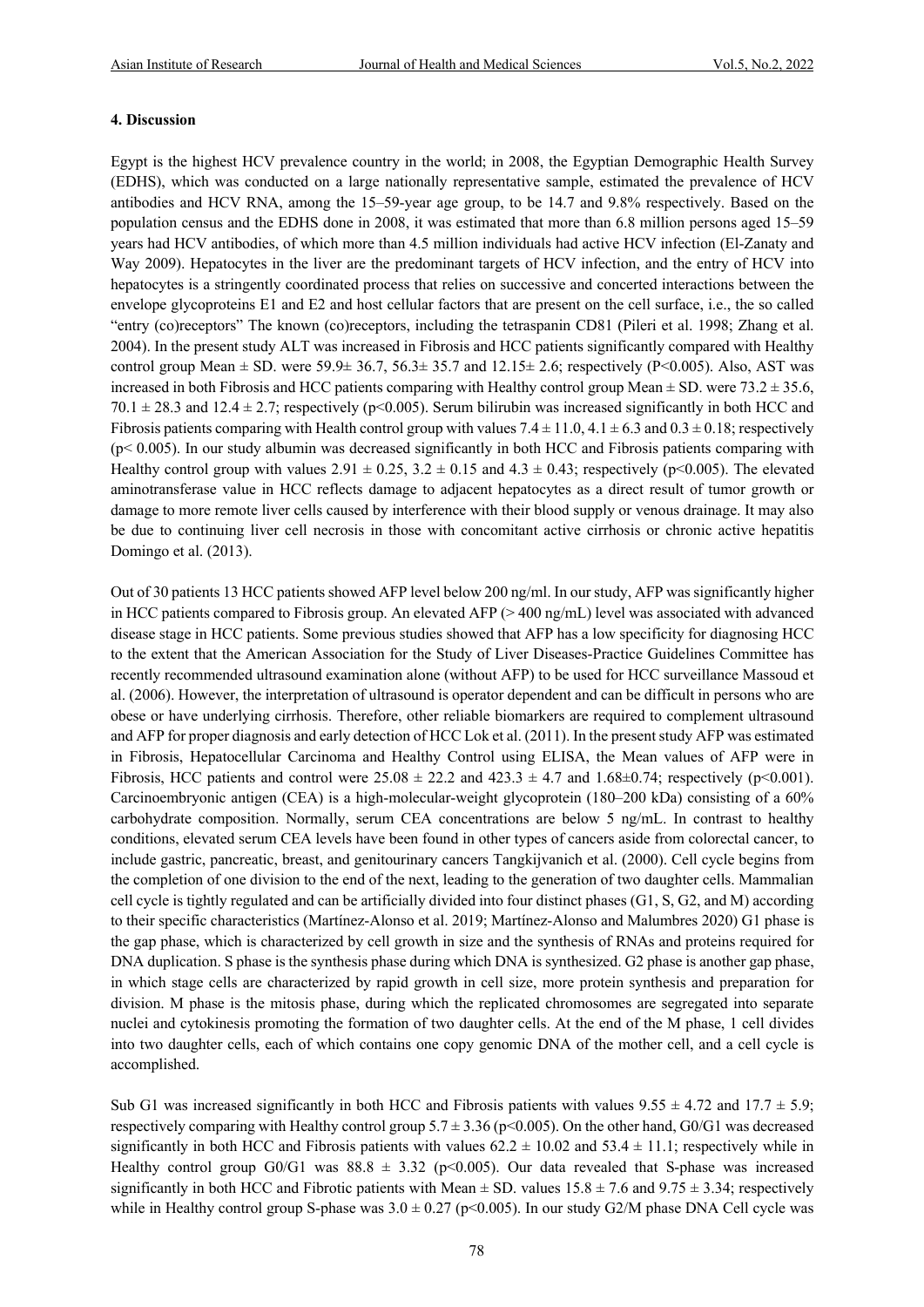increased significantly in both HCC and Fibrosis patients with values  $10.2 \pm 7.23$  and  $18.3 \pm 11.3$ ; respectively while in Healthy control group G2/M phase was  $2.4 \pm 0.81$  (p<0.005).

#### **5. Conclusion**

Based on this study, liver exposed to insults from external factors can induce hepatocyte cell death and liver mass loss, triggering liver regeneration. HCC causing increasing in S-Phase in DNA cell cycle comparing with fibrosis and healthy control which could help in assessment of Liver damage.

#### **Acknowledgment**

The author would like to express gratitude to Dubai Medical College for collaboration during the study.

#### **References**

- Dufour D.R., Lott J.A., Nolte F.S., Gretch D.R., Koff R.S., and Seeff L.B., (2000): Diagnosis and monitoring of hepatic injury II Performance characteristics of laboratorytests. J. Clin.Chem., 46: 2050-68.
- Akiba J., Umemura T., Alter H.J., Kojiro M., and Tabor E., (2005): SEN virus: epidemiology and characteristics of a transfusion-transmitted virus. Transfusion, 45: 1084-88.
- Herzer K., Sprinzl M.F., and Galle P.R., (2007): Hepatitis viruses: Live and let die. Liver Int., 27: 293-301.
- Michielsen P.P., Francque S.M., and Van Dongen J.L., (2005): Viral hepatitis and hepatocellular carcinoma. Word J. surg. Oncol. 3: 27.
- Michalopoulos G.K., (2010): Liver regeneration after partial hepatectomy: Critical analysis of mechanistic dilemmas. Am. J. Pathol, 176, 2–13.
- Hashimoto E., Taniai M., Kaneda H., Tokushige K., Hasegawa K., Okuda H., Shiratori K., and Takasaki K., (2004): Comparison of hepatocellular carcinoma patients with alcoholic liver disease and nonalcoholic steatohepatitis. Alcohol Clin. Exp. Res.; 28: 164S- 168S.
- Johnson D.G., Walker C.L., (1999): Cyclins and cell cycle checkpoints. Annu Rev Pharmacol Toxicol. 39: 295- 312.
- Sumpter R , Loo Y-M , Foy E , et al . Regulating intracellular antiviral defense and permissiveness to hepatitis C virus RNA replication through a cellular RNA helicase, RIG-I. J Virol 2005;79:2689–99
- Wai C.T., Greenson J.K., Fontana R.J., Kalbfleisch J.D., Marrero J.A., Conjeevaram H.S., Lok A.S., (2003): A simple noninvasive index can predict both significant fibrosis and cirrhosis in patients with chronic hepatitis C. Hepatology; 38: 518–526.
- Sterling R.K., Lissen E., Clumeck N., Sola R., Cassia Correa M., Montaner J., Sulkowski M., Torriani F.J., Dieterich D.T., Thomas D.L., Messinger D., Nelson M., (2006): Development of a simple noninvasive index to predict significant fibrosis in patients with HIV/HCV coinfection. Hepatology; 43: 1317–1325.
- Silver K., Gold P., Feder S., Freedman O., Shuster J., (1973): Radioimmunoassay for Human Alpha-1 Fetoprotein. Proc Natl Acad Sci USA; 70(2):526–30.
- Hansen, J., LaFontaine, G., Newman S., Schwartz, K., Malkin, A., Mojzisik, K., Martin E.W., Goldenberg D.M., (1989): Solving the problem of antibody interference in commercial ''sandwich''-type immunoassays of carcinoembryonic antigen. Clin Chem; 35:146–51.

Vindelov, L., et al., Cytometry, 3, 317 (1983).

- El-Zanaty F., Way A., (2009): Egypt Demographic and Health Survey 2008. Cairo, Egypt: Ministry of Health, El-Zanaty and Associates, and Macro International
- Pileri P., Uematsu Y., Campagnoli S., Galli G., Falugi F., Petracca R., Weiner A.J., Houghton M., Rosa D., Grandi G., Abrignani S., (1998): Binding of hepatitis C virus to CD81. Science; 282: 938-941.
- Zhang J., Randall G., Higginbottom A., Monk P., Rice C.M., McKeating J.A., (2004): CD81 is required for hepatitis C virus glycoprotein-mediated viral infection. J Virol; 78: 1448-1455.
- Domingo E.O., Lingao A.L., Lao J.Y., (2013): The significance of common laboratory tests in hepatocellular carcinoma. Philippi J Inter Med; 51:1–3.
- Massoud A., Reda M., Shaker M., (2006): Detection of hepatitis B and C viruses in hepatocellular carcinoma tissue. In Liver International, 24th Biennial Meeting of the International Association for the study of the Liver (IASL) in collaboration with the African Association for the Study of Liver Diseases (AFASLD); 26:67–77.
- Lok A.S., Everhart J.E., Wright E.C., Di Bisceglie A.M., Kim H.Y., Sterling R.K., Everson G.T., Lindsay K.L., Lee W.M., Bonkovsky H.L., Dienstag J.L., Ghany M.G., Morishima C., Morgan T.R., (2011): Maintenance